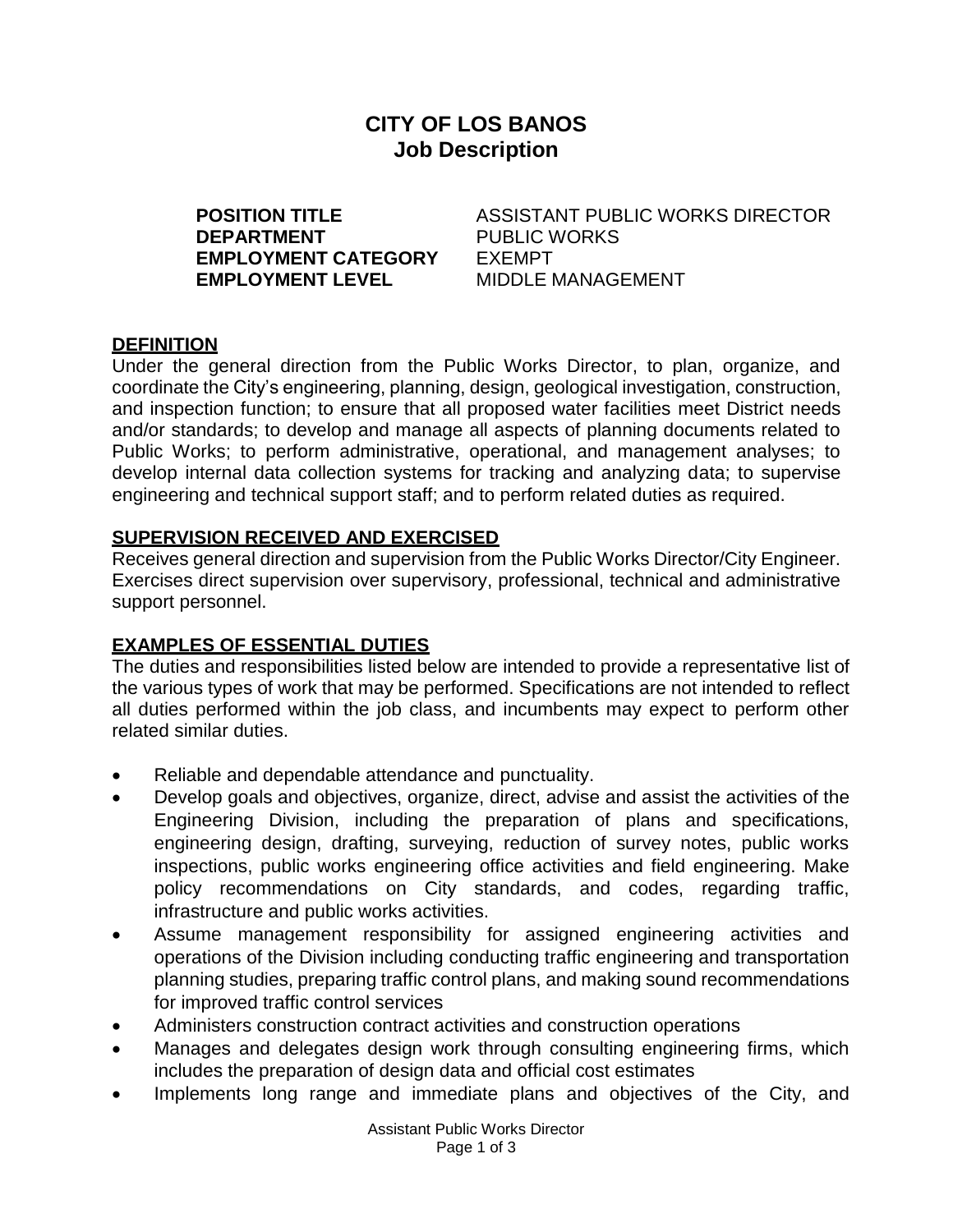formulates into specific capital improvement plans

- Maintains City-wide capital improvement plan schedule; evaluates plans to ensure they are meeting planned scope of work, schedule and budget; performs field reviews of project activities.
- Participates in conferences and discussions with various field representatives for the purpose of reviewing potential problem areas
- Provides engineering expertise, guidance and planning for the City's construction program; provides technical and professional guidance to all assigned personnel
- Prepares revisions to plans, reports, and specifications for approval by the Public Works Director/City Engineer.
- Ensures operational and administrative completion before transferring projects from construction phase to operation and maintenance status
- Attends various meetings and coordinates with other City departments and various local, state, and federal agencies regarding implementation and explanation of new programs, problem resolution, and explanation of policies and objectives of the City
- Provides recommendations for the development of revenue programs which recover the City's cost of providing engineering services
- Perform preliminary engineering review and consultation on various public and private projects with various developers and designers and project engineers, review maps, plans, specifications and projects for compliance with sound engineering practice and existing laws, and review initial studies and environmental impact reports for adequate mitigation of infrastructure impacts
- Negotiates, in conjunction with other City management, all developer agreements and reimbursement agreements, in order to provide for the orderly and equitable administration of developer contributed assets
- Develops and implements City standards and procedures for engineering related functions; maintains City's construction records
- Prepare and present comprehensive technical reports and economic analysis, including the comprehensive Fee Schedule analysis and comparison studies, estimates for operational and capital budgets, manpower projections and traffic safety and engineering analyses. Compile annual Public Works Department fee schedule and listings of fees to build, plan and schedule long-range engineering, planning programs and environmental impact reports
- Prepare city policies and guidelines for engineering activities including the installation of traffic control devices, traffic calming policy, pavement markings, street lighting, and various studies to meet the operational needs of the City
- Select, train, motivate, and evaluate engineering personnel; provide or coordinate staff training; work with employees to correct deficiencies; prepare performance evaluations, professional development plans, and performance improvement plans.
- Manages the City's construction inspection services which include the collection of fees
- Oversees inspection work orders and proper receipt of assets; monitors development activities as necessary to ensure that easements, land and other assets are transferred into the City's name
- Assistant Public Works Director Page 2 of 3 Plans, organizes, coordinates, directs, and/or conducts administrative and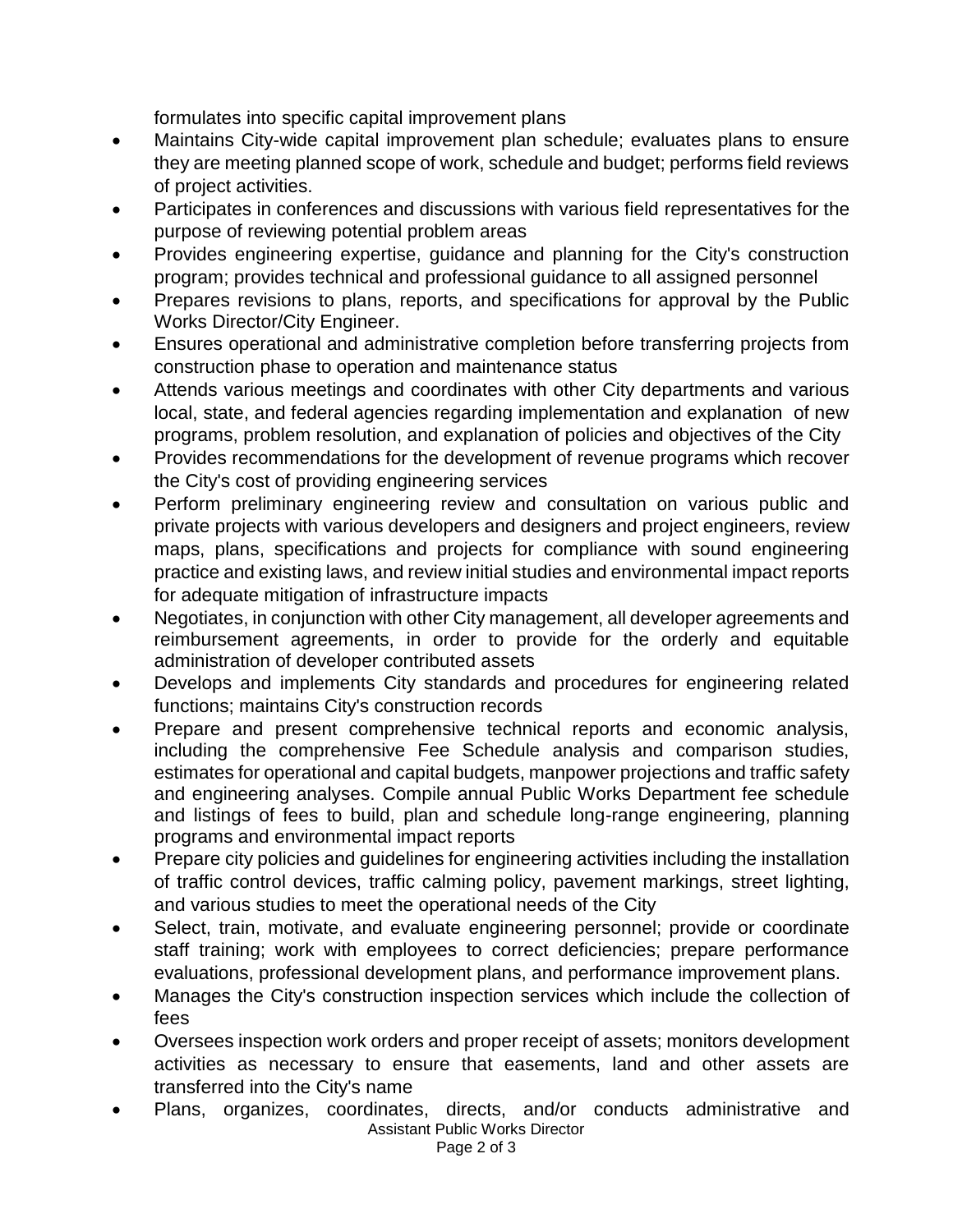management studies relating to the City's Public Works Assets and Services

- Coordinates planning, analysis, and development of special projects and studies related to Public Works Assets and Utilities
- Works closely with the Operations to optimize designs that enhance the City's ability to reduce operating and constriction costs while maintaining flexibility and reliability
- Coordinates and collaborates with other functional departments to ensure that the Public Works Department goals and objectives are properly aligned with those of the **City**
- Develop and implement division work plans; assign work activities, projects and programs; monitor work flow; review and evaluate work products, methods and procedures
- Prepare division budgets; assist in budget implementation; participate in the forecast of additional funds needed for staffing, equipment, materials and supplies; administer the approved budget
- Build and maintain positive working relationships with co-workers, other City employees and the public using principles of good customerservice
- Maintains skills through continuing education and training
- Act for the Public Works Director/City Engineer in the Director's absence
- Perform other related duties as assigned.

# **Knowledge of:**

- Principles, practices and methods used in the operation, maintenance and construction of City infrastructure.
- Principles and practices of policy development and implementation.
- Principles and practices of leadership, motivation, team building and conflict resolution.
- Principles and practices of business correspondence and report writing.
- Pertinent local, State and Federal rules, regulations and laws.
- Principles and practices of budget development, implementation, and monitoring.
- Principles and practices of organizational analysis and management.
- Principles and practices of supervision, training and personnel management.
- Modern office procedures, methods and computer equipment.
- Principles and practices of civil engineering as applied to the field of Municipal Public Works including environmental regulations.

## **Ability to:**

- Organize, direct and implement a comprehensive public works program.
- On a continuous basis, analyze budget and technical reports; interpret and evaluate staff reports; know laws, regulations and codes; observe performance and evaluate staff; problem solve department related issues; remember various rules and procedures; and explain and interpret policy.
- On a continuous basis, sit at desk and in meetings for long periods of time; intermittently twist to reach equipment surrounding desk; perform simple grasping and fine manipulation; use telephone; write or use a keyboard to communicate through written means; and lift or carry weight 10 pounds of or less.
- Prepare and administer a budget.